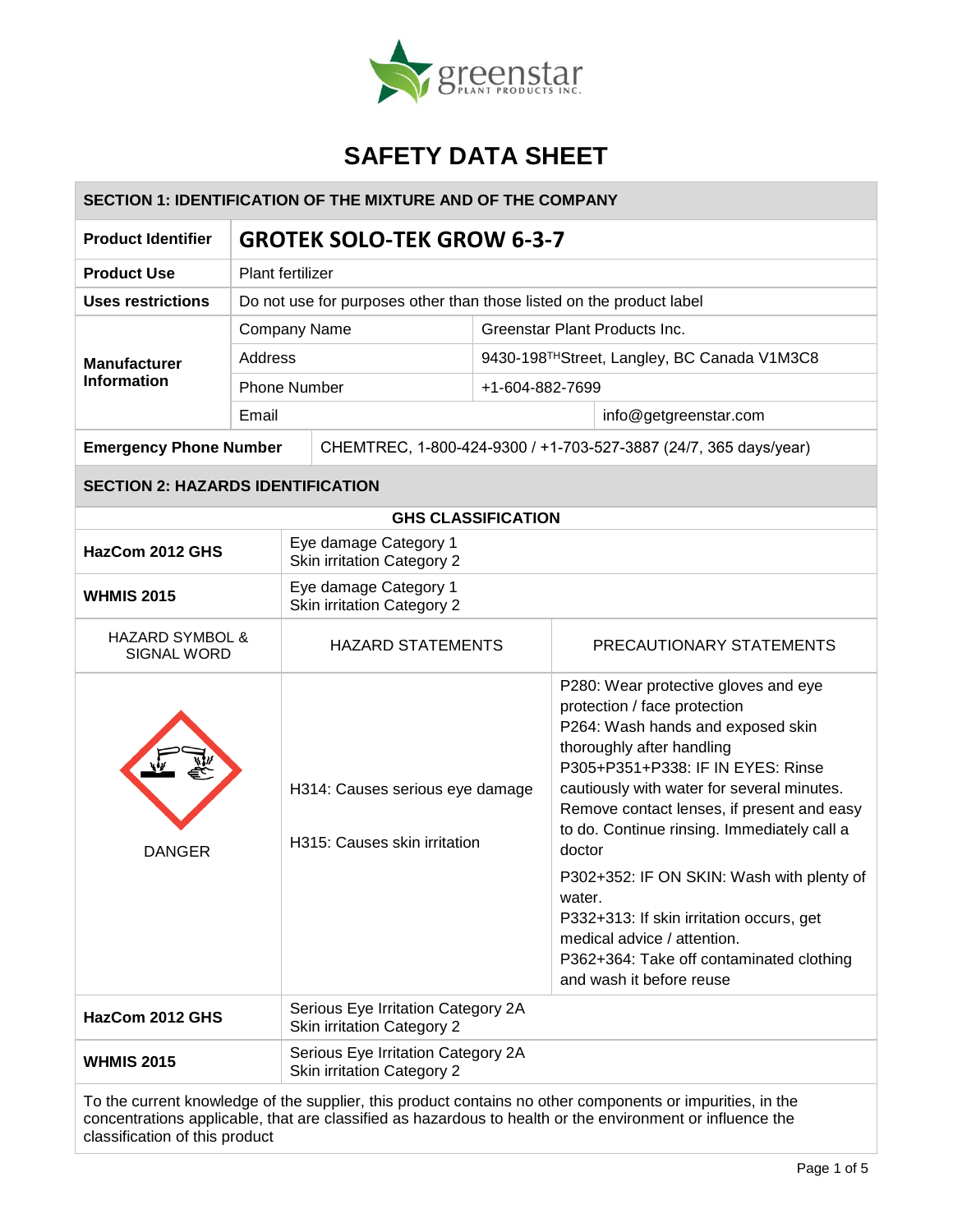

### *GROTEK SOLO-TEK GROW 6-3-7*

**Other Hazards**

Ingested nitrate can alter the blood's ability to carry oxygen leading to methemoglobinemia. Symptoms include blue lips or fingernails and blue skin. Effects may be delayed

#### **SECTION 3: HAZARDOUS INGREDIENTS**

| Substance name    | CAS#       | <b>Percent</b> |
|-------------------|------------|----------------|
| Potassium nitrate | 7757-79-1  | 16%            |
| Magnesium nitrate | 10377-60-3 | 5%             |
| Ammonium nitrate  | 6484-52-5  | 4%             |
| Calcium nitrate   | 10124-37-5 | 17%            |

#### **SECTION 4: FIRST AID MEASURES**

First aid should only be administered by trained personnel. Always assess the environment for immediate dangers before entering the area

| EYE CONTACT         | Rinse with a large gentle stream of water for a minimum for 15 minutes. Remove<br>contact lenses, if present and easy to do so after 5 minutes. Continue rinsing. Get<br>immediate medical attention                                                                                                              |
|---------------------|-------------------------------------------------------------------------------------------------------------------------------------------------------------------------------------------------------------------------------------------------------------------------------------------------------------------|
| <b>SKIN CONTACT</b> | Wash with soap and water and rinse with plenty of clean water. If irritation persists,<br>seek medical advice/attention                                                                                                                                                                                           |
| <b>INHALATION</b>   | Remove victim to fresh air. Seek medical attention. Effects may be delayed                                                                                                                                                                                                                                        |
| <b>INGESTION</b>    | If swallowed, DO NOT INDUCE VOMITING unless directed to do so by medical<br>personnel. If vomiting occurs, have victim lean forward with head down to avoid<br>breathing in vomit. Call a doctor if you feel unwell. Seek immediate medical attention<br>if large quantities of this material have been swallowed |

#### **Most important symptoms and effects, both acute and delayed**

Corrosive to eyes and irritating to skin. Mists may be irritating to respiratory tract. Ingestion of nitrates may interfere with blood's ability to carry oxygen leading to methemoglobinemia. Symptoms include headache, fatigue, dizziness, blue lips, fingernails and skin. Higher levels can cause trouble breathing, and collapse

#### **Indication of any immediate medical attention and special treatment needed**

Treat symptomatically.

#### **SECTION 5: FIRE FIGHTING MEASURES**

| Flammable                            | Will not burn or support combustion                           |
|--------------------------------------|---------------------------------------------------------------|
| Suitable extinguishing media         | Use an extinguishing agent suitable for the surrounding fire. |
| Unsuitable extinguishing media       | None known                                                    |
| <b>Hazardous Combustion Products</b> | Not available                                                 |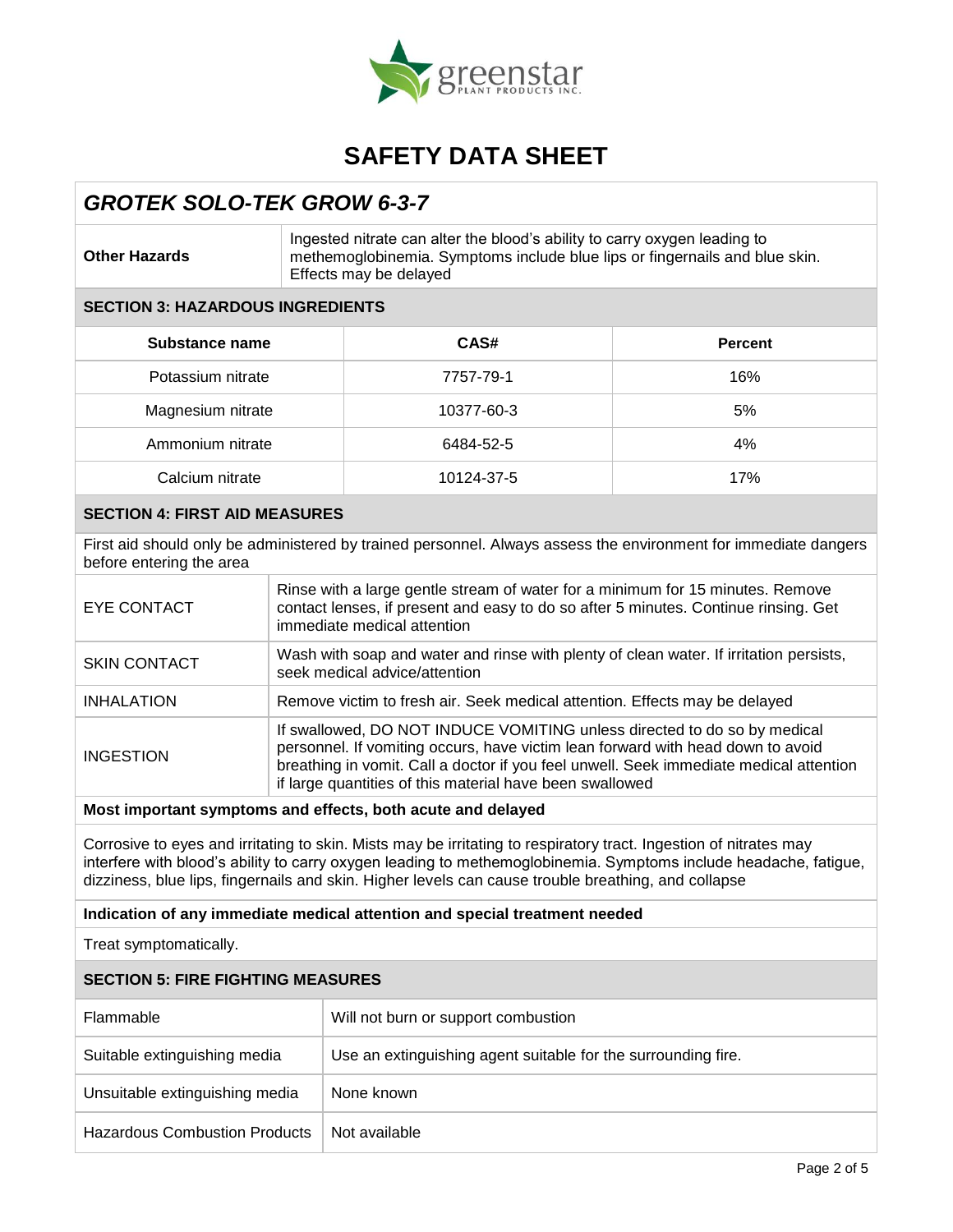

| <b>GROTEK SOLO-TEK GROW 6-3-7</b>                           |                                                                                                                                                                                                                                                                                                                                                                                                                                                                                |  |  |
|-------------------------------------------------------------|--------------------------------------------------------------------------------------------------------------------------------------------------------------------------------------------------------------------------------------------------------------------------------------------------------------------------------------------------------------------------------------------------------------------------------------------------------------------------------|--|--|
| <b>Advice for fire-fighters</b>                             |                                                                                                                                                                                                                                                                                                                                                                                                                                                                                |  |  |
| Special protective<br>equipment for firefighters            | Self-contained breathing apparatus and full protective clothing should be worn<br>when fighting chemical fires                                                                                                                                                                                                                                                                                                                                                                 |  |  |
| Special fire fighting procedures                            | In the event of fire, use water spray to cool closed containers and knock-down<br>toxic gases                                                                                                                                                                                                                                                                                                                                                                                  |  |  |
| <b>SECTION 6: ACCIDENTAL REALEASE MEASURES</b>              |                                                                                                                                                                                                                                                                                                                                                                                                                                                                                |  |  |
| <b>SPILL &amp; LEAK PROCEDURES</b>                          | Wear personal protection equipment outlined in SECTION 8. Ventilate area.<br>Adsorb spill then shovel or sweep spilled material into dry labeled containers<br>for disposal. Avoid the generation of mists. Flush area with water after clean-<br>up<br>Product is a plant nutrient and can contribute to overgrowth of aquatic<br>vegetation and the subsequence eutrophication of lakes. Do not allow product<br>to enter storm sewers, sanitary sewers, groundwater or soil |  |  |
| <b>SECTION 7: HANDLING AND STORAGE</b>                      |                                                                                                                                                                                                                                                                                                                                                                                                                                                                                |  |  |
| Precautions for safe handling                               | Avoid contact with eyes, skin and clothing. Wear personal protection<br>equipment outlined in SECTION 8 when handling. Avoid the generation of<br>mists                                                                                                                                                                                                                                                                                                                        |  |  |
| Conditions for safe storage,<br>including incompatibilities | Store in tightly closed containers in a cool, dry, well ventilated area away.                                                                                                                                                                                                                                                                                                                                                                                                  |  |  |
| <b>Environmental precautions</b>                            | Product is a plant nutrient and can contribute to overgrowth of aquatic<br>vegetation and the subsequence eutrophication of lakes. Do not allow product<br>to enter storm sewers, sanitary sewers, groundwater or soil.                                                                                                                                                                                                                                                        |  |  |
| <b>SECTION 8: EXPOSURE CONTROLS / PERSONAL PROTECTION</b>   |                                                                                                                                                                                                                                                                                                                                                                                                                                                                                |  |  |
| <b>Exposure controls</b>                                    |                                                                                                                                                                                                                                                                                                                                                                                                                                                                                |  |  |
| Occupational exposure limits                                | No specific limits established                                                                                                                                                                                                                                                                                                                                                                                                                                                 |  |  |
| Recommended monitoring<br>procedures                        | Monitor workplace air quality to determine the effectiveness of the ventilation<br>or other control measures and / or the necessity to use respiratory protective<br>equipment                                                                                                                                                                                                                                                                                                 |  |  |
| <b>Engineering controls</b>                                 | Provide appropriate exhaust ventilation at places where mists / aerosols may<br>be formed                                                                                                                                                                                                                                                                                                                                                                                      |  |  |

### **Personal protection equipment**

| Hygiene measures      | Wash hands, forearms and face thoroughly after handling, before eating,<br>smoking and using the toilet and at the end of the work day. Ensure that<br>eyewash stations and safety showers are close to the workstation area |  |  |
|-----------------------|------------------------------------------------------------------------------------------------------------------------------------------------------------------------------------------------------------------------------|--|--|
| Eye / Face Protection | Wear safety goggles or face shield when handling this product                                                                                                                                                                |  |  |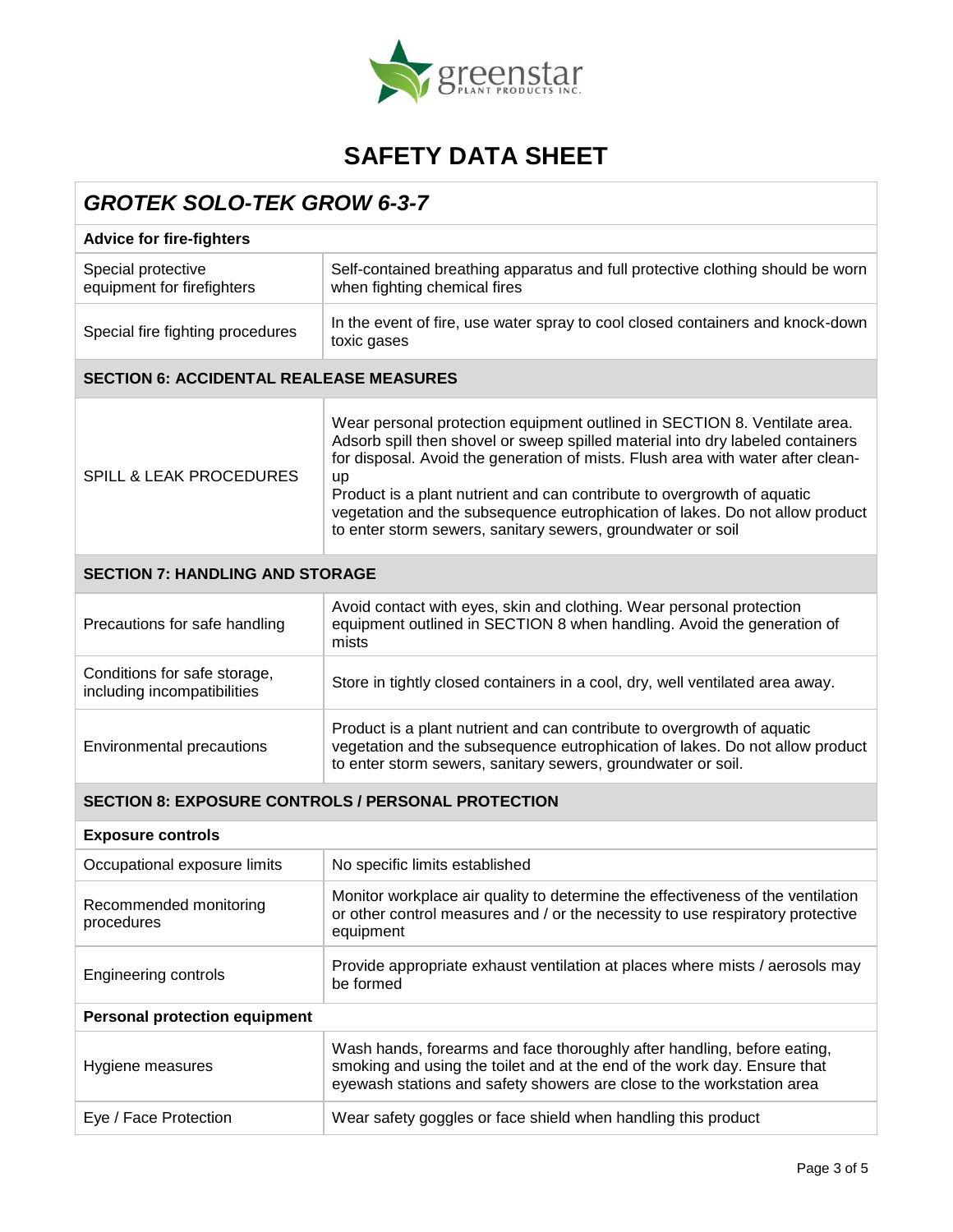

| <b>GROTEK SOLO-TEK GROW 6-3-7</b>            |                |            |                                                                                                                                                                                                                                                   |                                                                 |                                                                           |                            |                  |            |
|----------------------------------------------|----------------|------------|---------------------------------------------------------------------------------------------------------------------------------------------------------------------------------------------------------------------------------------------------|-----------------------------------------------------------------|---------------------------------------------------------------------------|----------------------------|------------------|------------|
| Skin protection                              |                |            | Hand protection                                                                                                                                                                                                                                   | Nitrile, latex or PVC gloves                                    |                                                                           |                            |                  |            |
|                                              |                |            | Body protection                                                                                                                                                                                                                                   | Wear long sleeved shirt and pants when handling this<br>product |                                                                           |                            |                  |            |
| Respiratory protection                       |                |            |                                                                                                                                                                                                                                                   |                                                                 | Use NIOSH approved respirator during a fire or in poorly ventilated areas |                            |                  |            |
| Environmental exposure controls              |                |            | Avoid release to the environment                                                                                                                                                                                                                  |                                                                 |                                                                           |                            |                  |            |
|                                              |                |            | <b>SECTION 9: PHYSICAL AND CHEMICAL PROPERTIES</b>                                                                                                                                                                                                |                                                                 |                                                                           |                            |                  |            |
| <b>Physical state</b>                        | Viscous liquid |            | <b>Colour</b>                                                                                                                                                                                                                                     | Dark brown /<br>black                                           | Odour                                                                     | <b>NAV</b>                 |                  |            |
| pH                                           | <b>NAV</b>     |            | <b>Density</b>                                                                                                                                                                                                                                    | <b>NAV</b>                                                      | <b>Odour threshold</b>                                                    | <b>NAV</b>                 |                  |            |
| <b>Flammability</b>                          | Not flammable  |            | <b>Melting point</b>                                                                                                                                                                                                                              | <b>NAV</b>                                                      | <b>Boiling point</b>                                                      | <b>NAV</b>                 |                  |            |
| <b>Specific gravity</b>                      | <b>NAV</b>     |            | <b>Melting point</b>                                                                                                                                                                                                                              | <b>NAV</b>                                                      | <b>Decomposition</b><br>temperature                                       | <b>NAV</b>                 |                  |            |
| <b>Viscosity</b>                             | <b>NAV</b>     |            |                                                                                                                                                                                                                                                   |                                                                 | Solubility in<br>water                                                    | Product is a<br>suspension | <b>Viscosity</b> | <b>NAV</b> |
| <b>SECTION 10: STABILITY AND REACTIVITY</b>  |                |            |                                                                                                                                                                                                                                                   |                                                                 |                                                                           |                            |                  |            |
| <b>Reactivity</b>                            |                |            | Not reactive under normal conditions of use and storage                                                                                                                                                                                           |                                                                 |                                                                           |                            |                  |            |
| <b>Chemical stability</b>                    |                |            | Stable under normal conditions of use and storage                                                                                                                                                                                                 |                                                                 |                                                                           |                            |                  |            |
| <b>Possibility of hazardous</b><br>reactions |                |            | <b>NAV</b>                                                                                                                                                                                                                                        |                                                                 |                                                                           |                            |                  |            |
| <b>Conditions to avoid</b>                   |                |            | <b>NAV</b>                                                                                                                                                                                                                                        |                                                                 |                                                                           |                            |                  |            |
| Incompatibility                              |                |            | <b>NAV</b>                                                                                                                                                                                                                                        |                                                                 |                                                                           |                            |                  |            |
| <b>Hazardous decomposition</b><br>products   |                |            | Not available                                                                                                                                                                                                                                     |                                                                 |                                                                           |                            |                  |            |
| <b>SECTION 11: TOXICOLOGICAL INFORMATION</b> |                |            |                                                                                                                                                                                                                                                   |                                                                 |                                                                           |                            |                  |            |
| <b>Information on Toxicological effects</b>  |                |            |                                                                                                                                                                                                                                                   |                                                                 |                                                                           |                            |                  |            |
| <b>Acute Toxicity</b>                        |                |            | Does not meet criteria                                                                                                                                                                                                                            |                                                                 |                                                                           |                            |                  |            |
| Irritation/ Corrosion                        |                |            | Corrosive to eyes. Irritating to skin. May cause respiratory and gastrointestinal<br>tract irritation                                                                                                                                             |                                                                 |                                                                           |                            |                  |            |
| Sensitization                                |                |            | No data available                                                                                                                                                                                                                                 |                                                                 |                                                                           |                            |                  |            |
| Carcinogenicity                              |                |            | Ingredients not listed by ACGIH, IARC, and NTP as suspected or probable<br>carcinogens. Nitrates or nitrites (ingested) under conditions that result in<br>endogenous nitrosation are classed as 2A (probable human carcinogen) by<br><b>IARC</b> |                                                                 |                                                                           |                            |                  |            |
| Mutagenicity                                 |                | <b>NAV</b> |                                                                                                                                                                                                                                                   |                                                                 |                                                                           |                            |                  |            |